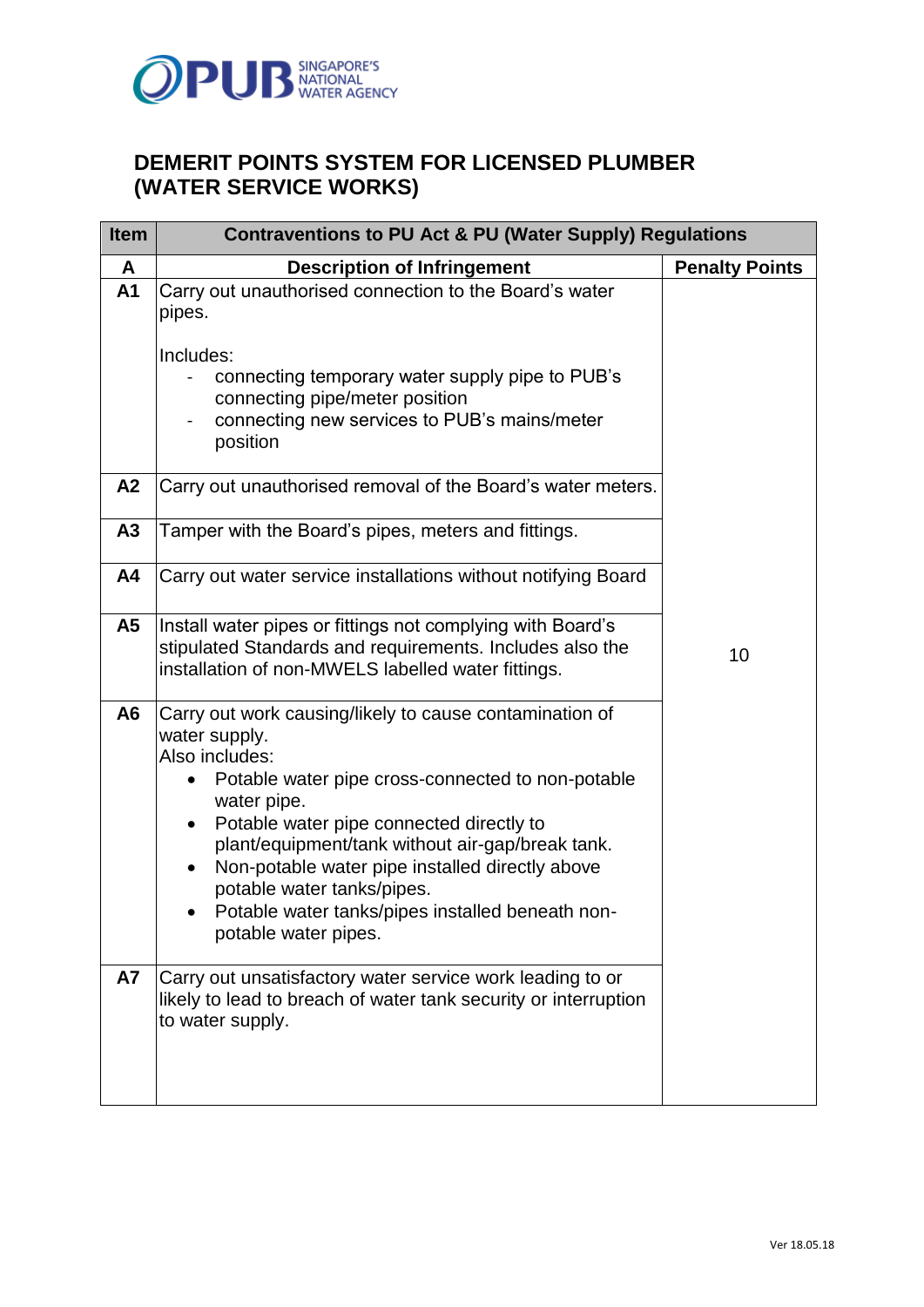

| <b>Item</b> | <b>Non-Compliance with other Requirements</b><br>(including SS CP48 & Handbook for Application for Water Supply)                                                                                                                                                                          |                       |
|-------------|-------------------------------------------------------------------------------------------------------------------------------------------------------------------------------------------------------------------------------------------------------------------------------------------|-----------------------|
| B           | <b>Description of Infringement</b>                                                                                                                                                                                                                                                        | <b>Penalty Points</b> |
| <b>B8</b>   | Carry out poor or shoddy work or fail to control the<br>execution of water service installation work.                                                                                                                                                                                     | 5                     |
| <b>B9</b>   | Carry out unsatisfactory water service installation work.<br>Also includes:<br>Contraventions to Clause 7.2 on Water Conservation<br>Measures of the Singapore Standard SS CP48 (E.g.<br>Lever tap was installed instead of Self-Closing Delayed-<br>Action Tap in Non-Domestic Premises) | 5                     |
| <b>B10</b>  | Refuse to attend to customer's request for repair of leaking<br>pipes etc without reasonable cause.                                                                                                                                                                                       | 5                     |
| <b>B11</b>  | Mislead members of public on technical requirements or<br>need for submission for water service works when such<br>submission is not required.                                                                                                                                            | 5                     |
| <b>B12</b>  | Fail to submit prescribed forms with detailed information.                                                                                                                                                                                                                                | 3                     |
| <b>B13</b>  | Fail to take precautionary measures in installation work<br>resulting in damage to the Board's property such as water<br>mains, hydrants, etc.                                                                                                                                            | 3                     |
| <b>B14</b>  | Fail to submit Certificate of Satisfactory Completion of<br>Water Service Work to the Board upon completion of work.                                                                                                                                                                      | $\overline{2}$        |
| <b>B15</b>  | Delay in notifying the Board on prescribed forms of intention<br>to commence work and upon completion of work.<br>Also includes:<br>Failure to submit prescribed forms to PUB within 7 working<br>days upon completion of work without acceptable reasons.                                | $\overline{2}$        |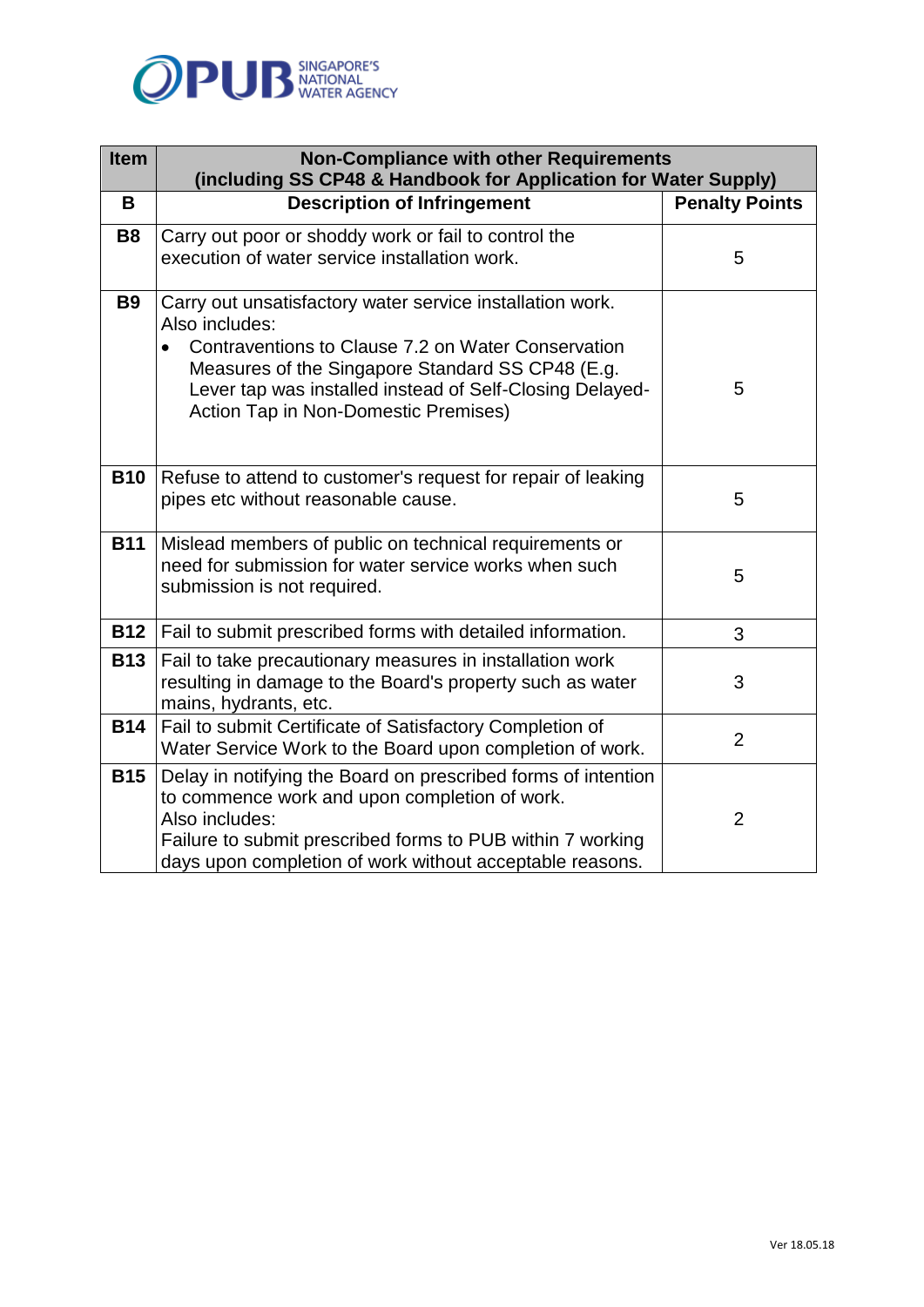

## **DEMERIT POINTS SYSTEM FOR LICENSED PLUMBER (SANITARY WORKS)**

| A              | Contravening the Sewerage and Drainage Act (SDA) or Sewerage and<br><b>Drainage (Sanitary Works and Sewerage Works) Regulations</b>                                                            |                       |  |  |
|----------------|------------------------------------------------------------------------------------------------------------------------------------------------------------------------------------------------|-----------------------|--|--|
|                | <b>Description of Infringement</b>                                                                                                                                                             | <b>Penalty Points</b> |  |  |
| $\mathbf{1}$   | Misrepresent any fact, make or produce to PUB any plan,<br>declaration, certificate, report, record or other document<br>which is not true.                                                    | 10                    |  |  |
| $\overline{2}$ | Abandon, remove or seal up any sewers or sewerage<br>systems without PUB's approval.                                                                                                           | 10                    |  |  |
| 3              | Install sanitary plumbing system over, above or across any<br>potable water tank, swimming pool or its balancing tank or<br>electrical transformer/switchgear.                                 | 10                    |  |  |
| 4              | Enter the public sewerage system without PUB's<br>permission.                                                                                                                                  | 5                     |  |  |
| 5              | Install sanitary appliances, pipes and fittings, manhole/<br>inspection chamber frames and covers or any other related<br>appurtenances not complying with PUB's standard and<br>requirements. | 5                     |  |  |
| 6              | Connect sanitary facilities or sanitary drainage system to an<br>unauthorised point of a sewer or sewerage system.                                                                             | 5                     |  |  |
| $\overline{7}$ | Cause damage to any sewerage system or public<br>sewer.                                                                                                                                        | 5                     |  |  |
| 8              | Cover up or pave over any access opening into any<br>manhole/chamber of the public sewerage system.                                                                                            | 3                     |  |  |
| B              | <b>Contravening the Public Utilities Act or Public Utilities (Regulated Works</b><br>and WSI Design Works) Regulations                                                                         |                       |  |  |
|                | <b>Description of Infringement</b>                                                                                                                                                             | <b>Penalty Points</b> |  |  |
| 1              | Fail to submit a written notice or submit a written notice less<br>than 7 working days before the start of notifiable sanitary<br>works.                                                       | $\overline{2}$        |  |  |
| 2              | Fail to submit a certificate of satisfactory completion or<br>submit such a certificate more than 7 working days after the<br>completion of notifiable sanitary works.                         | $\overline{2}$        |  |  |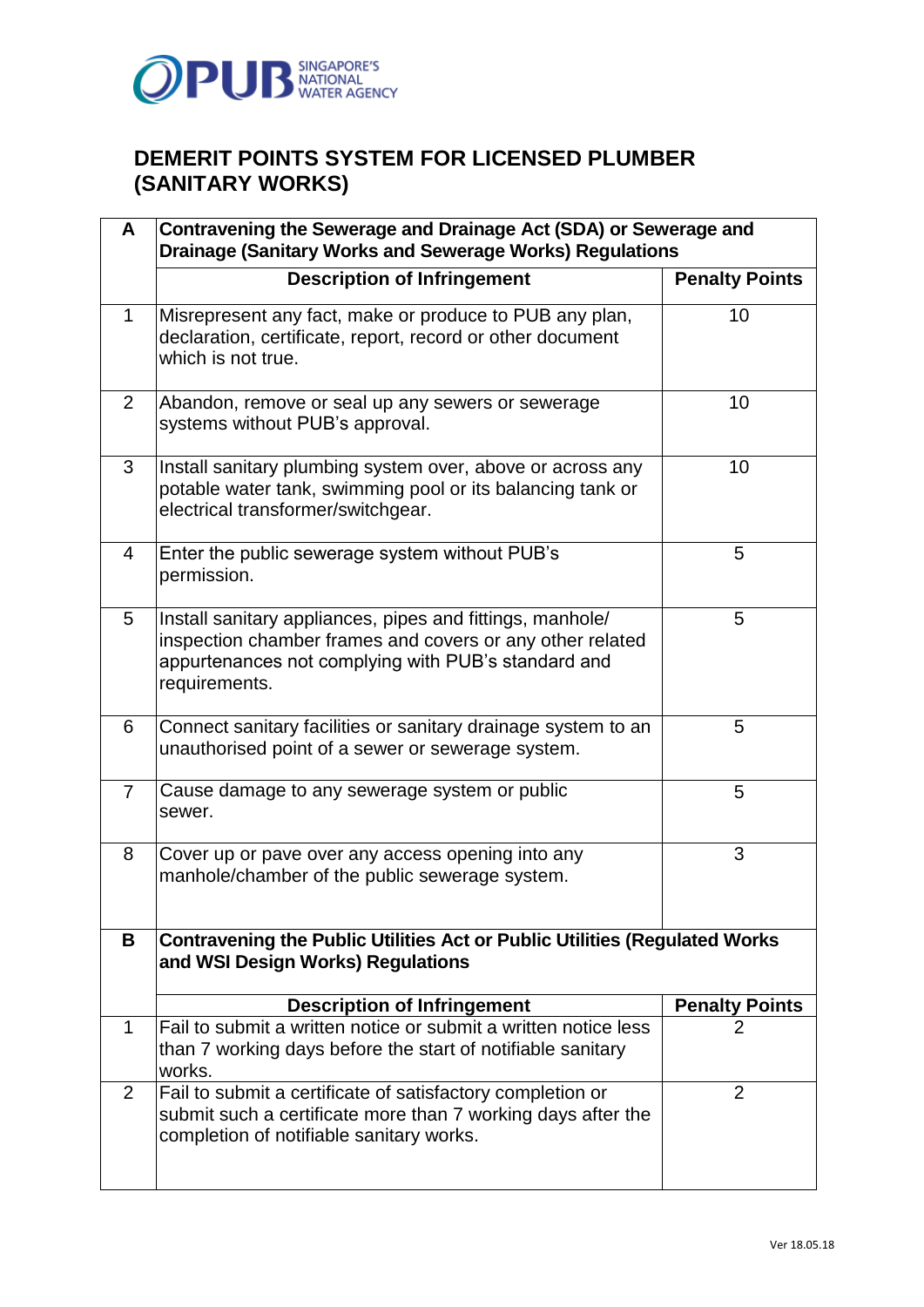

| C              | <b>Non-Compliance with requirements</b>                                                                                                                                                                                                                                                                                                                                                                                                                                                                                                                                    |                       |
|----------------|----------------------------------------------------------------------------------------------------------------------------------------------------------------------------------------------------------------------------------------------------------------------------------------------------------------------------------------------------------------------------------------------------------------------------------------------------------------------------------------------------------------------------------------------------------------------------|-----------------------|
|                | <b>Description of Infringement</b>                                                                                                                                                                                                                                                                                                                                                                                                                                                                                                                                         | <b>Penalty Points</b> |
| 1              | Mislead members of public on technical requirements or<br>need for submission for sanitary works when such<br>submission is not required.                                                                                                                                                                                                                                                                                                                                                                                                                                  | 5                     |
| 2              | Carry out unsatisfactory sanitary works leading to public<br>health concerns.                                                                                                                                                                                                                                                                                                                                                                                                                                                                                              | 5                     |
| 3              | Fail to act on PUB's written instruction without good<br>reasons.                                                                                                                                                                                                                                                                                                                                                                                                                                                                                                          | 3                     |
| 4              | Fail to notify PUB any non-compliance with PUB<br>requirements in the proposed sanitary works.                                                                                                                                                                                                                                                                                                                                                                                                                                                                             | 3                     |
| 5              | Carry out the sanitary works with deviations from the<br>registered sanitary plan or QP's amendment plan without<br>the QP's consent.                                                                                                                                                                                                                                                                                                                                                                                                                                      | 3                     |
| 6              | Fail to notify or provide the QP with full and accurate details<br>of the constructed sanitary works, thus resulting in the as<br>built plans not reflecting accurately the actual sanitary works<br>constructed.                                                                                                                                                                                                                                                                                                                                                          | 3                     |
| $\overline{7}$ | Carry out sanitary works (which form part of the works<br>requiring a clearance certificate) without verifying with the<br>QP that a clearance certificate has been obtained.                                                                                                                                                                                                                                                                                                                                                                                              | 3                     |
| 8              | Discharge of used water to the environment or any<br>watercourses when carrying out sanitary/sewerage works.                                                                                                                                                                                                                                                                                                                                                                                                                                                               | 3                     |
| 9              | Fail to ensure the sanitary works comply with the Code of<br>Practice on Sewerage and Sanitary Works: -                                                                                                                                                                                                                                                                                                                                                                                                                                                                    |                       |
|                | In strata titled and multi-storey residential buildings, fail<br>(a)<br>to place:<br>the sanitary pipes/stacks (serving adjacent dwelling<br>(i)<br>units) outside the dry area (such as bedroom, living<br>room, dining room etc.) of a dwelling unit,<br>the sanitary pipes from the toilet bowl outside the<br>(ii)<br>kitchen area,<br>(iii) the sanitary discharge pipes from the kitchen sink<br>and floor trap away from the cooking area in the<br>kitchen, or<br>(iv) the common sanitary discharge pipes/stacks within<br>the common areas or toilets/bathrooms. | 5                     |
|                | In non-residential multi-storey buildings (e.g.<br>(b)<br>Commercial mall, Industrial buildings etc.), fail to place:                                                                                                                                                                                                                                                                                                                                                                                                                                                      | 5                     |